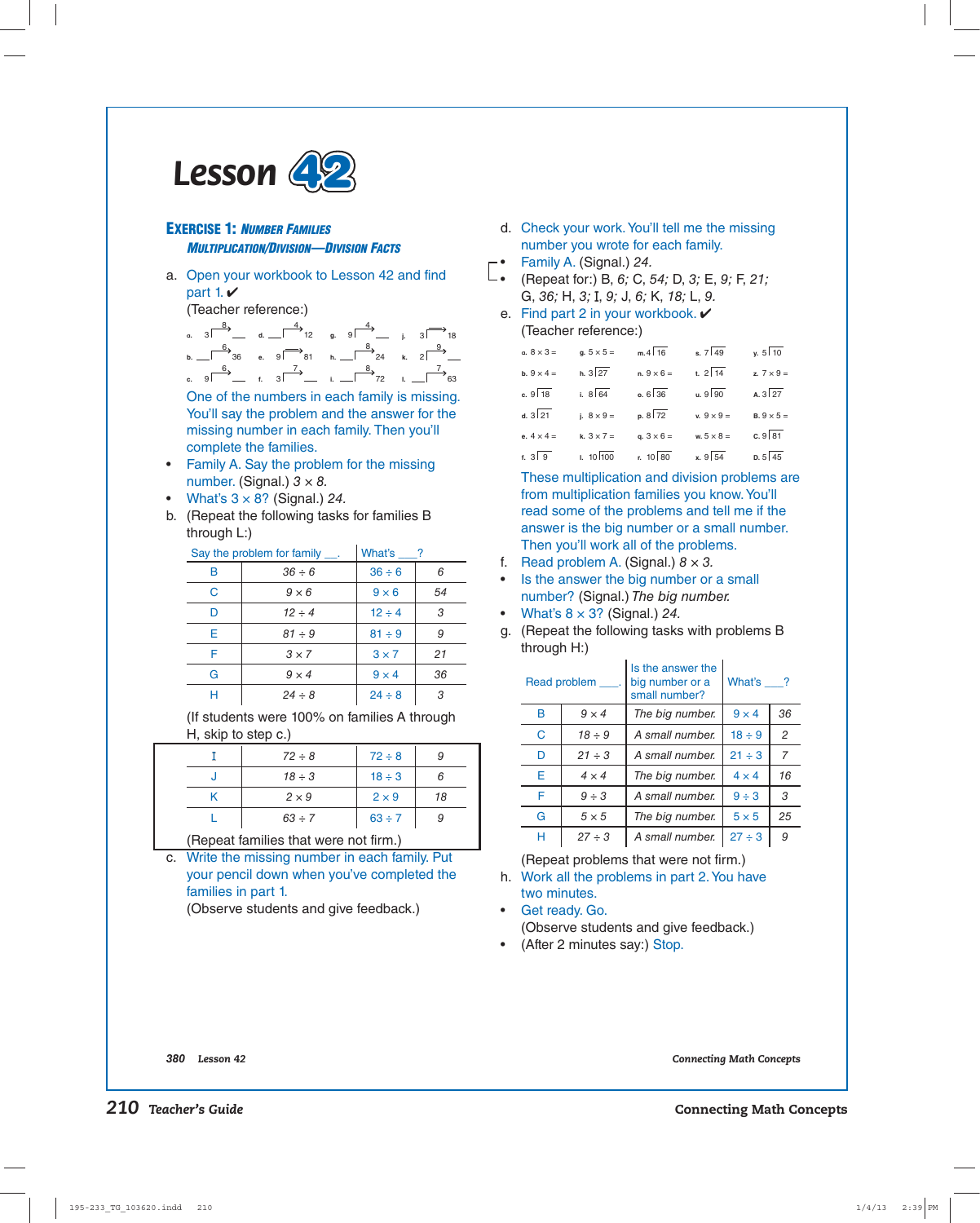#### i. Check your work. You'll read the fact for each problem.

- Problem A. (Signal.)  $8 \times 3 = 24$ .
- **L.** (Repeat for:) B,  $9 \times 4 = 36$ ; C,  $18 \div 9 = 2$ ; D,  $21 \div 3 = 7$ ; E,  $4 \times 4 = 16$ ; F,  $9 \div 3 = 3$ ; G,  $5 \times 5 = 25$ ; H,  $27 \div 3 = 9$ ; I,  $64 \div 8 = 8$ ; J,  $8 \times 9 = 72$ ; K,  $3 \times 7 = 21$ ; L,  $100 \div 10 = 10$ ; M,  $16 \div 4 = 4$ ; N,  $9 \times 6 = 54$ ; O,  $36 \div 6 = 6$ ; P,  $72 \div 8 = 9$ ; Q,  $3 \times 6 = 18$ ; R,  $80 \div 10 = 8$ ; S,  $49 \div 7 = 7$ ; T,  $14 \div 2 = 7$ ; U,  $90 \div 9 = 10$ ; V,  $9 \times 9 = 81$ ; W,  $5 \times 8 = 40$ ; X,  $54 \div 9 = 6$ ; Y,  $10 \div 5 = 2$ ; Z,  $7 \times 9 = 63$ ; Capital A,  $27 \div 3 = 9$ ; B,  $9 \times 5 = 45$ ; C,  $81 \div 9 = 9$ ; D,  $45 \div 5 = 9$ .

## **EXERCISE 2: FRACTIONS**

 *ADDING WHOLE NUMBERS AND FRACTIONS*

a. (Display:) [42:2A]

**REMEDY**

 $7 + \frac{5}{2}$ 

- (Point to **<sup>7</sup> <sup>+</sup> <sup>5</sup> <sup>2</sup> .**) Read this problem. (Signal.)  $7 + 5/2.$
- Do 7 and 5/2 have the same bottom number? (Signal.) No.
- So you can't work the problem unless you rewrite the whole number as a fraction. What bottom number will you write? (Signal.) 2.
- b. So you rewrite 7 as a fraction with a bottom number of 2.

(Add to show:) [42:2B]

 $\frac{1}{2}$  $\frac{1}{2}$ 

- Raise your hand when you know the top number of the fraction.  $\checkmark$
- What's the top number? (Signal.) 14. (Add to show:) [42:2C]

<u>14</u>  $\frac{14}{2}$   $\frac{8}{2}$   $\frac{5}{2}$ 

- c. Read the fraction addition problem. (Signal.)14/2 + 5/2.
- Can you work that problem? (Signal.) Yes.
- What's  $14/2 + 5/2$ ? (Signal.)  $19/2$ . (Add to show:) [42:2D]

$$
\frac{14}{2} \times + \frac{5}{2} = \frac{19}{2}
$$

- What does  $7 + 5/2$  equal? (Signal.)  $19/2$ .
- d. (Display:) [42:2E]

$$
3+\frac{2}{9}
$$

- (Point to **<sup>3</sup> <sup>+</sup> <sup>2</sup> <sup>9</sup> .**) Read this problem. (Signal.)  $3 + 2/9$ .
- Can you add  $3 + 2/9$ ? (Signal.) No.
- So you have to rewrite 3 as a fraction. What's the bottom number of that fraction? (Signal.) 9. (Add to show:) [42:2F]

$$
\frac{9}{9}\mathcal{S}+\frac{2}{9}
$$

- Raise your hand when you know the top number of the fraction.  $\boldsymbol{\nu}$
- What's the top number? (Signal.) 27. (Add to show:) [42:2G]

<u>27</u>  $rac{27}{9}$ <sup>3</sup> +  $rac{2}{9}$ 

- e. Read the fraction addition problem. (Signal.) 27/9 + 2/9.
- What's  $27/9 + 2/9$ ? (Signal.) 29/9. (Add to show:) [42:2H]

$$
\frac{27}{9}3 + \frac{2}{9} = \frac{29}{9}
$$

- Read the equation. (Signal.)  $27/9 + 2/9 = 29/9$ .
- What does  $3 + 2/9$  equal? (Signal.) 29/9. (If students are 100% skip to Exercise 3.)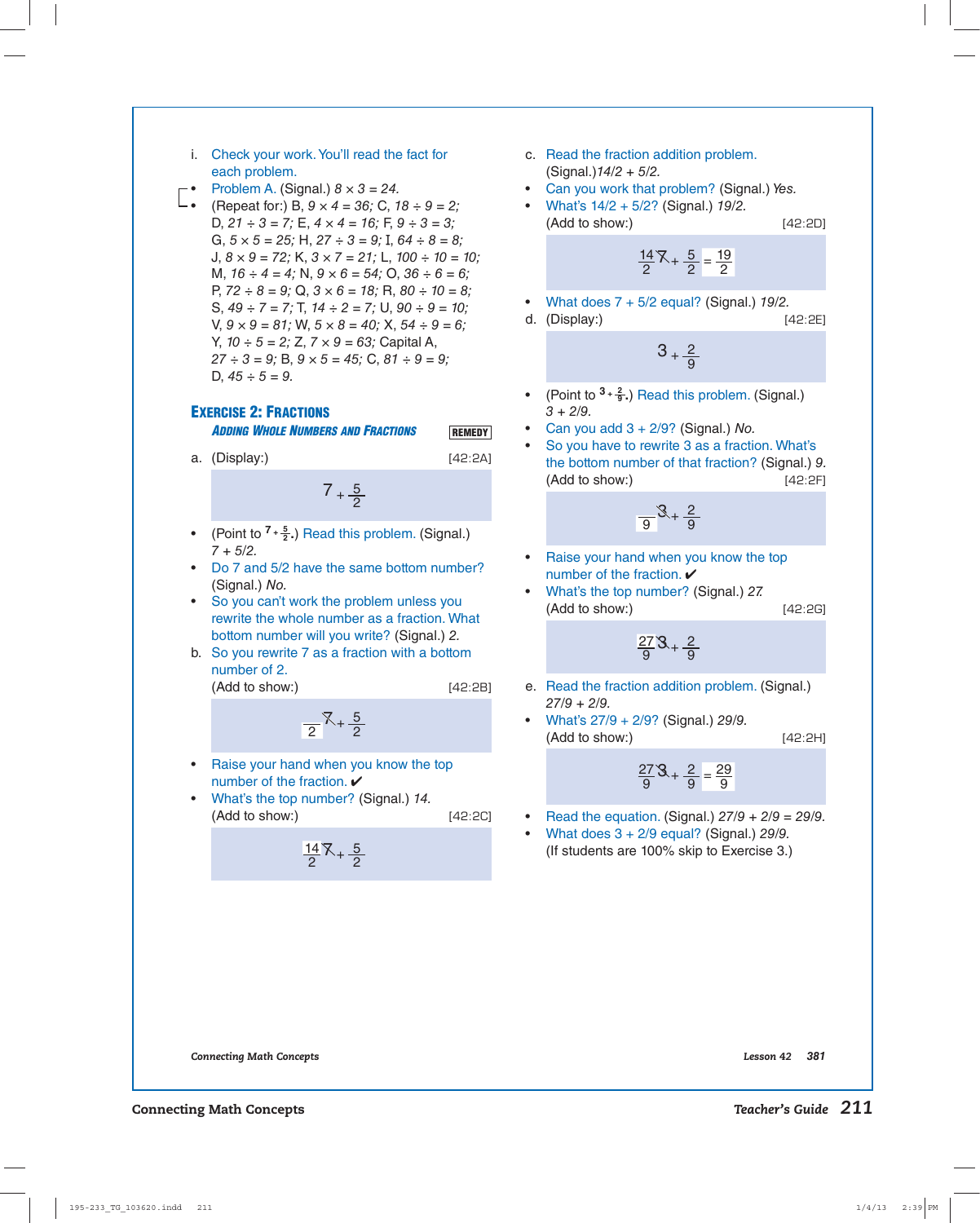| f. (Display):                                                           | $4 + \frac{5}{3}$ | (A0bserve students and give feedback.) |
|-------------------------------------------------------------------------|-------------------|----------------------------------------|
| • (Point to $4 \cdot \frac{4}{3}$ .) Read this problem. (Signal), 17/3. | 142:24            |                                        |
| • (Point to $4 \cdot \frac{4}{3}$ .) Read this problem. (Signal), 3/2   | 142:24            |                                        |
| • (Add to show.)                                                        | 142:24            |                                        |
| • (Add to show.)                                                        | 142:24            |                                        |
| • (Add to show.)                                                        | 142:24            |                                        |
| • (Add to show.)                                                        | 142:24            |                                        |
| • (Add to show.)                                                        | 142:24            |                                        |
| • (Add to show.)                                                        | 142:24            |                                        |
| • (Add to show.)                                                        | 142:24            |                                        |
| • (Add to show.)                                                        | 142:24            |                                        |
| • (Add to show.)                                                        | 142:24            |                                        |
| • (Add to show.)                                                        | 142:24            |                                        |
| • (Add to show.)                                                        | 142:24            |                                        |
| • (Add to show.)                                                        | 142:24            |                                        |
| • (Add to show.)                                                        | 142:24            |                                        |
| • (Add to show.)                                                        | 142:24            |                                        |
| • (Add to show.)                                                        | 142:24            |                                        |
| • (Add to show.)                                                        | 142:24            |                                        |
| • (Add to show.)                                                        | 142:24            |                                        |
| • (Add to show.)                                                        | 142:24            |                                        |
| • (Add to show.)                                                        | 142:24            |                                        |
|                                                                         |                   |                                        |

*382 Lesson 42 Connecting Math Concepts*

 $(Signal.)$  50.

× 5 0 3 5 0  $[42:3A]$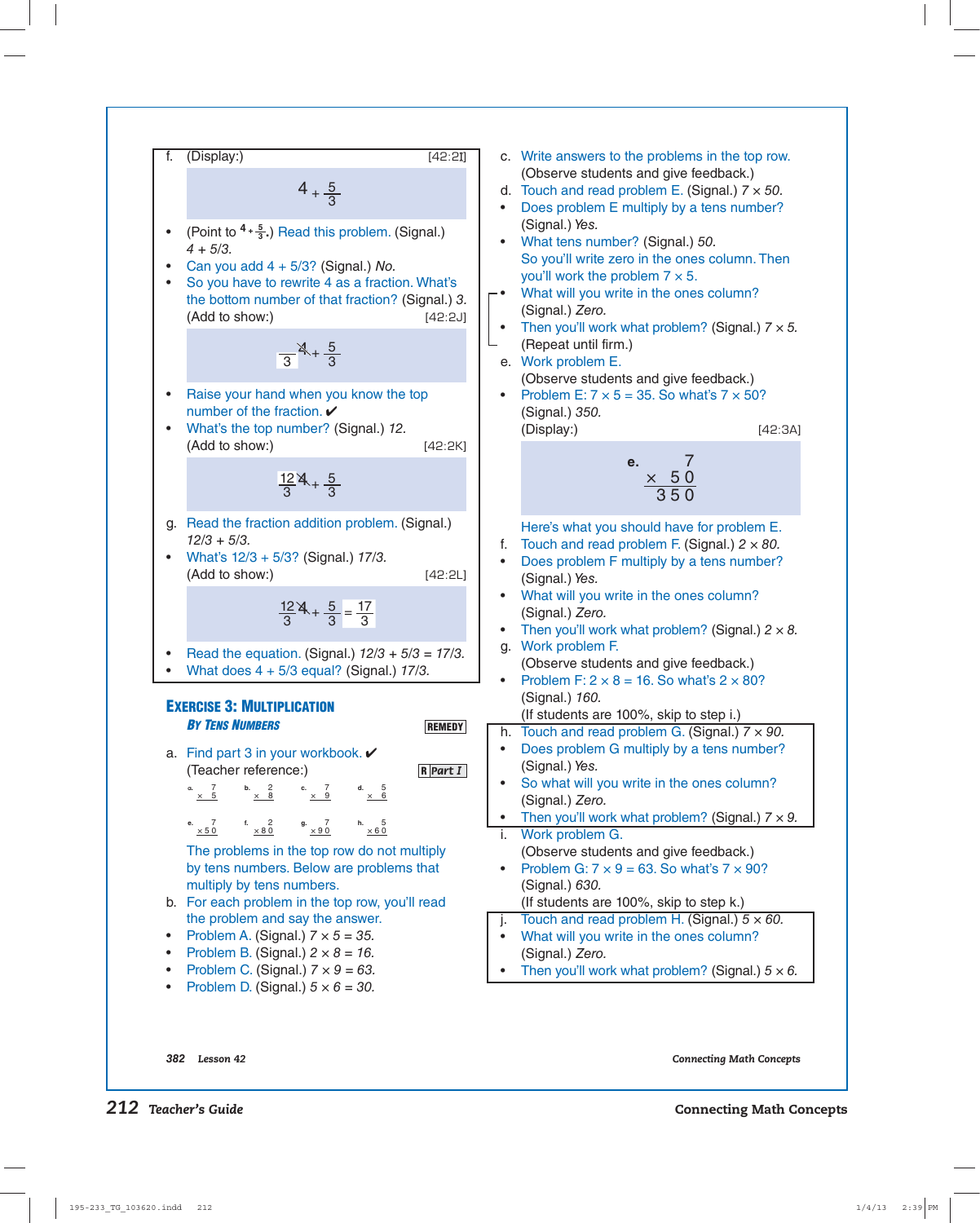#### k. Work problem H.

(Observe students and give feedback.)

Problem H:  $5 \times 6 = 30$ . So what's  $5 \times 60$ ? (Signal.) 300. (Display:) [42:3B]

> **f.** 2 × 8 0 1 6 0 **g.** 7 × 9 0 6 3 0 **h.** 5 × 6 0 3 0 0

 Here's what you should have for problems F, G, and H.

### **EXERCISE 4: DIVISION**  *WORKING REMAINDER PROBLEMS*

a. Find part 4 in your workbook.  $\vee$ (Teacher reference:)

**a**  $9\overline{)37}$  **b.**  $2\overline{11}$  **c.**  $4\overline{15}$  **d.**  $3\overline{22}$ 

These are division problems that have leftovers.

- Read problem A. (Signal.)  $37 \div 9$ .
- Can you divide 37 by 9? (Signal.) No.
- Write the largest part below and write the leftovers. Stop when you've done that much. (Observe students and give feedback.)
- What's the largest part of 37 you can divide by 9? (Signal.) 36.
- **by 9? (Signal.) 36.**<br>• How many leftovers are there? (Signal.) *1.* (Display:) [42:4A]



Here's the largest part and the leftovers.

- b. Now you have to work a division problem and write the answer above.
- Say the division problem you'll work. (Signal.)  $36 \div 9$ .
- $(Add to show: )$  [42:4B] • Write the answer.  $\checkmark$

$$
\begin{array}{c}\n 4 \\
4 \\
\hline\n 36\n \end{array}
$$

 Here's what you should have for problem A. 37 divided by 9 equals 4 and 1 leftover.

- c. Read problem B. (Signal.)  $11 \div 2$ .
- Can you divide 11 by 2? (Signal.) No.
- Write the largest part below and write the remainder. The remainder is the number for the leftovers. Stop when you've done that much. (Observe students and give feedback.)
- What's the largest part of 11 you can divide by 2? (Signal.) 10.
- How many leftovers are there? (Signal.) 1. (Display:) [42:4C]

b. 
$$
2\sqrt{11}
$$
  
10

- d. Now you have to work a division problem and write the answer above.
- Say the division problem you'll work. (Signal.)  $10 - 2.$
- Write the answer.  $\checkmark$ (Add to show:)

$$
[42:4D]
$$

b. 
$$
2\overline{11}
$$
  
10<sup>5</sup>

Here's what you should have for problem B.

- e. Work problem C. First write the largest part and the remainder. Then write the answer to the division problem you work.
	- (Observe students and give feedback.)
- f. Check your work.
- Problem C is  $15 \div 4$ . Say the division problem you worked. (Signal.)  $12 \div 4$ .
- What's the answer? (Signal.) 3.
- How many leftovers are there? (Signal.) 3. (Display:) [42:4E]

c. 
$$
4\frac{3}{15}
$$
  
12

Here's what you should have for problem C.

g. Work problem D. First write the largest part and the remainder. Then write the answer to the division problem you work.

(Observe students and give feedback.)

*Connecting Math Concepts Lesson 42 383*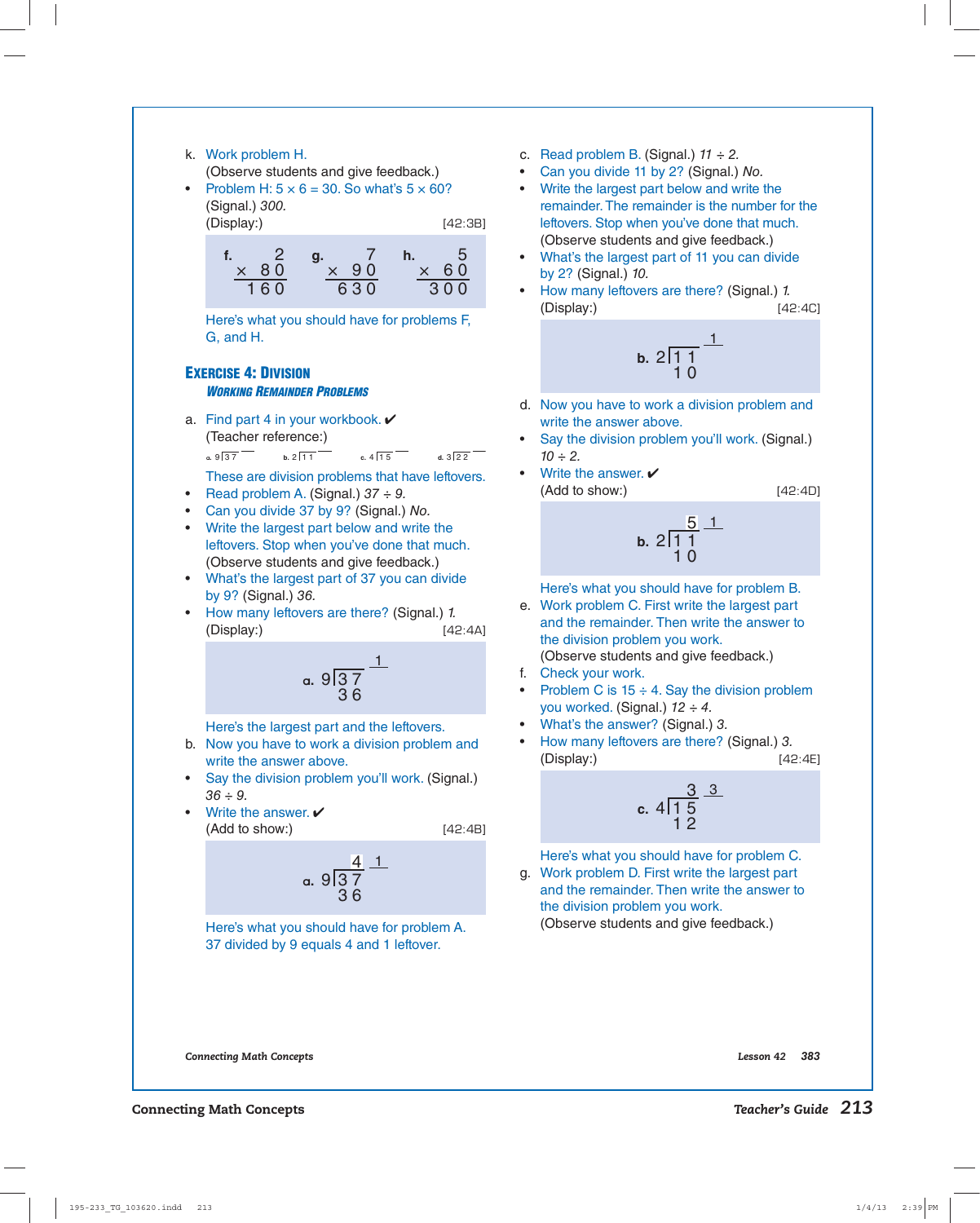- h. Check your work.
- Problem D is  $22 \div 3$ . Say the division problem you worked. (Signal.)  $21 \div 3$ .
- What's the answer? (Signal.) 7.
- How many leftovers are there? (Signal.) 1. (Display:) [42:4F]

d. 
$$
3\frac{7}{2} \frac{1}{2}
$$

Here's what you should have for problem D. **42**

## **EXERCISE 5: MULTIPLICATION FACTS**

a. Find part 5 in your workbook.  $\checkmark$ 

```
(Teacher reference:)
```

| a. $8 \times 9 =$        | g. $9 \times 4 =$ | m. $3 \times 3 =$  | s. $9 \times 10 =$      | $y. 9 \times 7 =$ |
|--------------------------|-------------------|--------------------|-------------------------|-------------------|
| <b>b.</b> $3 \times 7 =$ | h. $8 \times 0 =$ | $n. 5 \times 7 =$  | t. $3 \times 9 =$       | z. $8 \times 5 =$ |
| c. $4 \times 6 =$        | i. $6 \times 4 =$ | o. $3 \times 8 =$  | u. $7 \times 3 =$       | A. $4 \times 4 =$ |
| d. $7 \times 9 =$        | i. $9 \times 9 =$ | $p. 4 \times 9 =$  | $v. \quad 9 \times 2 =$ | $B. 6 \times 9 =$ |
| e. $8 \times 3 =$        | k. $4 \times 3 =$ | q. $6 \times 3 =$  | w. $10 \times 10 =$     | c. $9 \times 8 =$ |
| f. $7 \times 2 =$        | $1.6 \times 6 =$  | r. $7 \times 10 =$ | $x. 1 \times 6 =$       | $D.3 \times 6 =$  |

**43** families we worked with in this lesson. You'll Some of these multiplication problems are from read some of the problems and say the answer.

- Read problem A. (Signal.)  $8 \times 9$ .
- What's the answer? (Signal.) 72.
- b. (Repeat the following tasks for problems B through L:)

| Problem |              | What's the answer? |
|---------|--------------|--------------------|
| P       | $3 \times 7$ | 21                 |
|         | $4 \times 6$ | 24                 |
|         | $7 \times 9$ | 63                 |
|         | $8 \times 3$ | 24                 |

(If students are 100%, skip to step c.)  $\bullet$ 

| F          | $7 \times 2$ | 14                                                                                                              |
|------------|--------------|-----------------------------------------------------------------------------------------------------------------|
| G          | $9 \times 4$ | 36                                                                                                              |
| Н          | $8 \times 0$ |                                                                                                                 |
|            | $6 \times 4$ | 24                                                                                                              |
| J          | $9 \times 9$ | 81                                                                                                              |
| Κ          | $4 \times 3$ | 12                                                                                                              |
|            | $6 \times 6$ | 36                                                                                                              |
| $\sim$ $-$ | . .          | the contract of the contract of the contract of the contract of the contract of the contract of the contract of |

(Repeat problems that were not firm.)

- c. Write all of the answers to the problems in part 5. You have two minutes.
- Get ready. Go. (Observe students and give feedback.)
- (After 2 minutes say:) Stop.

d. Check your work. You'll read the fact for each problem.

- Problem A. (Signal.)  $8 \times 9 = 72$ .
- **4** (Repeat for:) B,  $3 \times 7 = 21$ ; C,  $4 \times 6 = 24$ ; D,  $7 \times 9 = 63$ ; E,  $8 \times 3 = 24$ ; F,  $7 \times 2 = 14$ ; G,  $9 \times 4 = 36$ ; H,  $8 \times 0 = 0$ ; I,  $6 \times 4 = 24$ ; J,  $9 \times 9 = 81$ ; K,  $4 \times 3 = 12$ ; L,  $6 \times 6 = 36$ ; M,  $3 \times 3 = 9$ ; N,  $5 \times 7 = 35$ ; O,  $3 \times 8 = 24$ ; P,  $4 \times 9 = 36$ ; Q,  $6 \times 3 = 18$ ; R,  $7 \times 10 = 70$ ; S,  $9 \times 10 = 90$ ; T,  $3 \times 9 = 27$ ; U,  $7 \times 3 = 21$ ; V,  $9 \times 2 = 18$ ; W,  $10 \times 10 = 100$ ; X,  $1 \times 6 = 6$ ; Y,  $9 \times 7 = 63$ ; Z,  $8 \times 5 = 40$ ; Capital A,  $4 \times 4 = 16$ ; B,  $6 \times 9 = 54$ ; C,  $9 \times 8 = 72$ ; D,  $3 \times 6 = 18$ .

### **EXERCISE 6: FRACTIONS**

 *AS DIVISION*



| a. (Display:) |                | [42:6A] |
|---------------|----------------|---------|
| $\frac{9}{6}$ | $\frac{3}{10}$ |         |
| <u> 12</u>    | 45<br>հ        |         |

- (Point to **<sup>9</sup> <sup>6</sup> .**) Read this fraction. (Signal.) 9/6.
- (Point to  $\frac{12}{4}$ .) Read this fraction. (Signal.) 12/4.
- (Point to  $\frac{3}{10}$ ) Read this fraction. (Signal.) 3/10.
- (Point to **<sup>45</sup> <sup>6</sup> .**) Read this fraction. (Signal.) 45/6.
- b. Here's a rule about fractions: You can write any fraction as a division problem.
- (Point to  $\frac{9}{6}$ .) I'll say the division problem for 9 sixths. 9 divided by 6. Say the division problem. (Signal.)  $9 \div 6$ .
- (Point to **<sup>12</sup> <sup>4</sup> .**) Say the division problem for 12/4. (Signal.)  $12 \div 4$ .
- (Point to **<sup>3</sup> <sup>10</sup>.**) Say the division problem for 3/10. (Signal.)  $3 \div 10$ .
- (Point to **<sup>45</sup> <sup>6</sup> .**) Say the division problem for 45/6. (Signal.)  $45 \div 6$ .
	- (Repeat step b until firm.)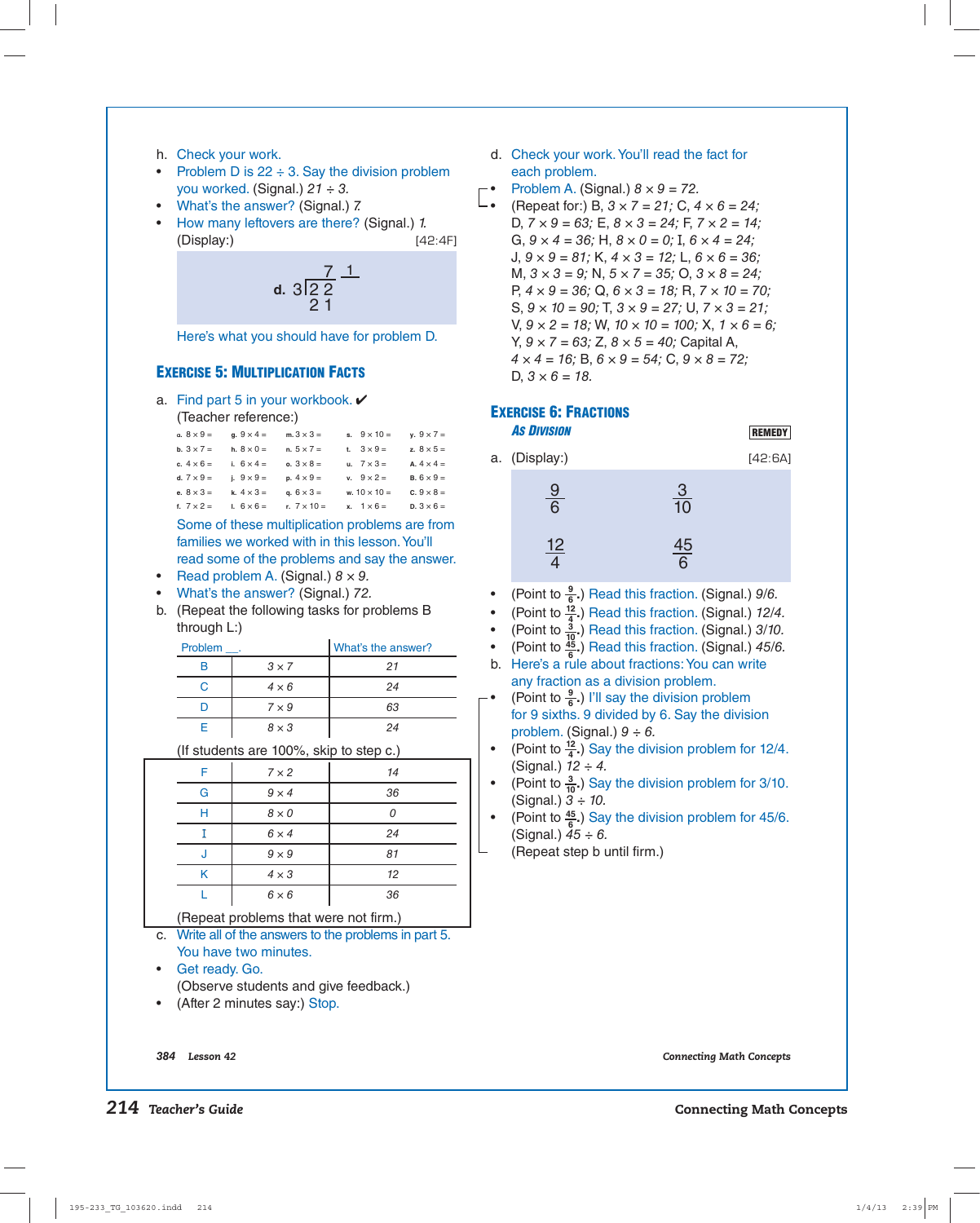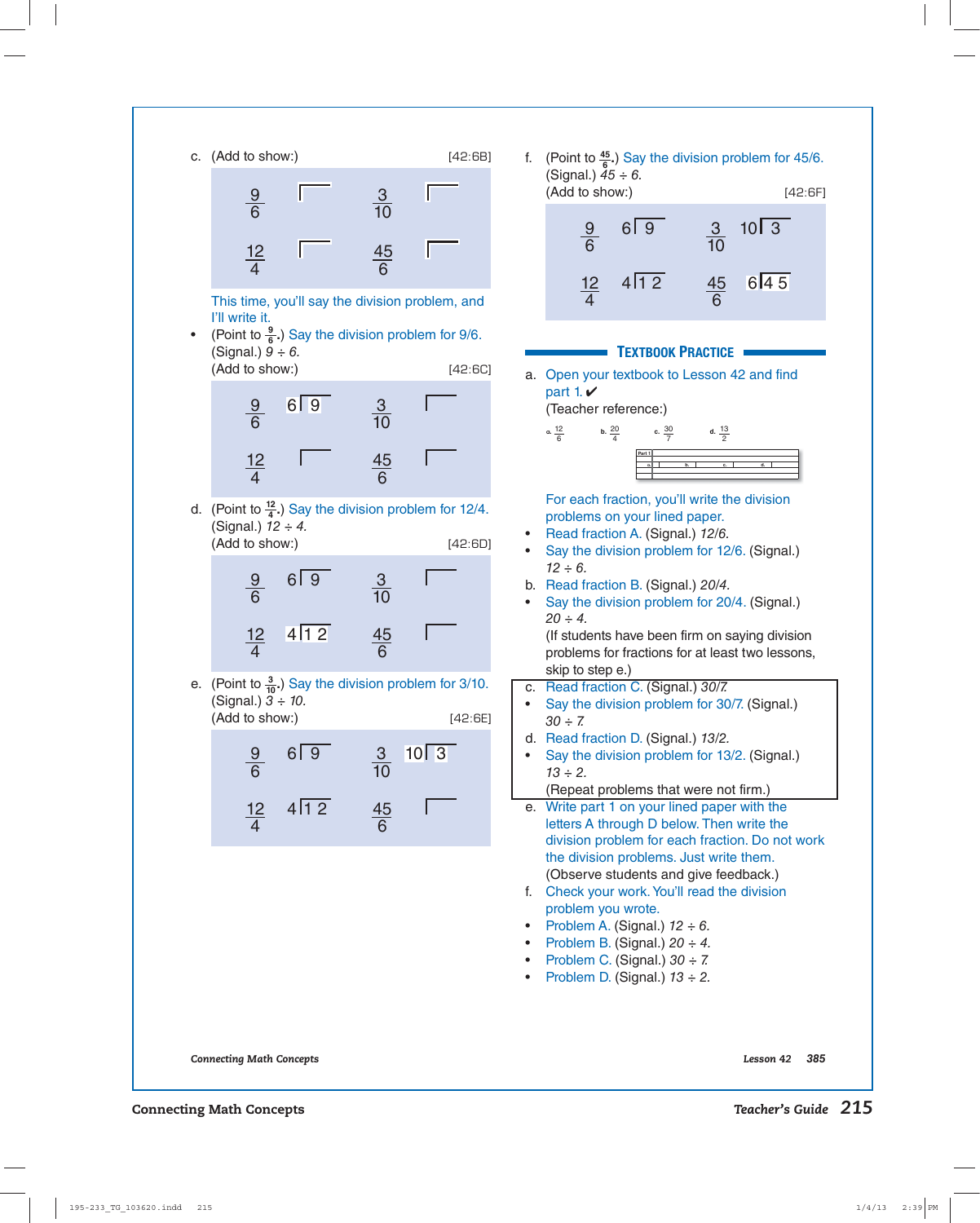#### **EXERCISE 7: WORD PROBLEMS**  *ADDITION/SUBTRACTION—MISSING FIRST SMALL NUMBER MIX*

a. Find part 2 in your textbook.  $\checkmark$ 

(Teacher reference:)

off of the shelf?

- **Problems**
- **a.** The dog weighed 319 ounces. The cat weighed 374 ounces. How much more did the cat weigh than the dog?
- **b.** Dessi had some money. Dessi spent \$113. Dessi ended up with \$197. How much money did Dessi have to begin with?

| Part 2 |  |
|--------|--|
|        |  |
| a.     |  |
|        |  |
|        |  |
|        |  |
| b.     |  |
|        |  |
|        |  |
|        |  |
| c.     |  |
|        |  |
|        |  |
|        |  |
| d.     |  |
|        |  |
|        |  |
|        |  |

**d.** The building was 28 meters shorter than the hill. The building was 67 meters tall. How tall was the hill?

**c.** There were 543 bottles on a shelf. Some of those bottles were taken off of the shelf. The shelf now has 261 bottles on it. How many bottles were taken

 You'll make addition number families to work these problems.

- Write part 2 on your lined paper with the letters A through D below. Make an addition number family arrow after each letter. (Observe students and give feedback.)
- tell me if you'll write a family with the letters  $\boldsymbol{\mathsf{E}}$ b. Some of the problems in part 2 do not give the first small number. For each problem, you'll and S. Then you'll tell me if you'll write the first small number in the family.
- Read problem A. (Call on a student.) The dog weighed 319 ounces. The cat weighed 374 ounces. How much more did the cat weigh than the dog?
- Will you make a number family with the letters for start and end? (Signal.) No.
- Does the problem give the first small number in the family? (Signal.) No. (If students have performed perfectly on word problems for at least two lessons, skip to step f.)
- c. Read problem B. (Call on a student.) Dessi had some money. Dessi spent 113 dollars. Dessi ended up with 197 dollars. How much money did Dessi have to begin with?
- Will you make a number family with the letters for start and end? (Signal.) Yes.
- Does the problem give the first small number in the family? (Signal.) Yes.
- d. Read problem C. (Call on a student.) There were 543 bottles on a shelf. Some of those bottles were taken off of the shelf. The shelf now has 261 bottles on it. How many bottles were taken off of the shelf?
- Will you make a number family with the letters for start and end? (Signal.) Yes.
- Does the problem give the first small number in the family? (Signal.) No.

e. Read problem D. (Call on a student.) The building was 28 meters shorter than the hill. The building was 67 meters tall. How tall was the hill?

- Will you make a number family with the letters for start and end? (Signal.) No.
- Does the problem give the first small number in the family? (Signal.) Yes. (Repeat problems that were not firm.)
- f. Work all the problems. Put your pencil down when you've completed part 2. (Observe students and give feedback.)
- g. Check your work for problem A.
- What letter did you write for the big number? (Signal.) C.
- What letter did you write for a small number? (Signal.) D.
- Read the column problem and the answer.  $(Signal.)$  374 – 319 = 55.
- How much more did the cat weigh than the dog? (Signal.) 55 ounces. (Display:) [42:7A]

| $\mu$      |     | 175.7 A   |
|------------|-----|-----------|
| Part $2\ $ |     |           |
|            | 319 |           |
| a.         |     |           |
|            |     | -9        |
|            |     | 55 ounces |
|            |     |           |

 Here's what you should have for problem A. h. Check your work for problem B.

- What letter did you write for the big number? (Signal.) S.
- What letter did you write for a small number? (Signal.) E.
- What number did you write for the first small number? (Signal.) 113.
- Read the column problem and the answer.  $(Signal.)$  113 + 197 = 310.
- How much did Dessi have to begin with? (Signal.) 310 dollars. (Display:)

|--|--|

| 113 | : 113            |
|-----|------------------|
|     | $\overline{197}$ |
|     | \$310            |
|     |                  |

Here's what you should have for problem B.

*386 Lesson 42 Connecting Math Concepts*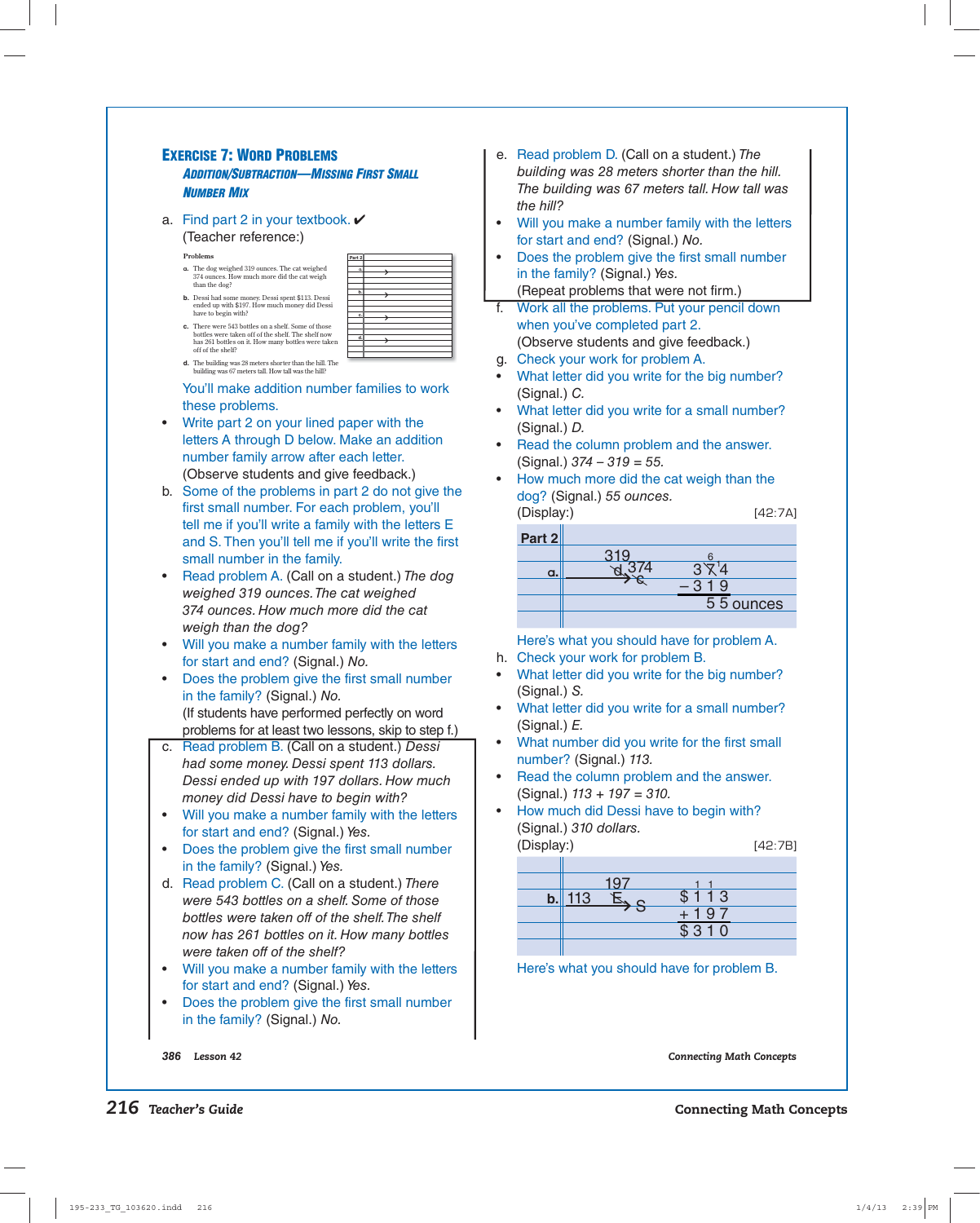i. Check your work for problem C.

- What letter did you write for the big number? (Signal.) S.
- What letter did you write for a small number? (Signal.) E.
- Read the column problem and the answer.  $(Signal.) 543 - 261 = 282.$
- How many bottles were taken off of the shelf? (Signal.) 282.

(Display:) [42:7C]

| С. | -3          |
|----|-------------|
|    | $-261$      |
|    | 282 bottles |
|    |             |

Here's what you should have for problem C.

- j. Check your work for problem D.
- What letter did you write for the big number? (Signal.) H.
- What letter did you write for a small number? (Signal.) B.
- What number did you write for the first small number? (Signal.) 28.
- Read the column problem and the answer.  $(Signal.)$  28 + 67 = 95.
- How tall was the hill? (Signal.) 95 meters. (Display:) [42:7D]

|  | 28        |  |
|--|-----------|--|
|  |           |  |
|  | 95 meters |  |
|  |           |  |

Here's what you should have for problem D.

#### **EXERCISE 8: DIVISION**  *WRITE ANSWER OR LARGEST PART*

a. Find part 3 in your textbook.  $\checkmark$ (Teacher reference:)

| Part 3 |         |                       |                       |  |
|--------|---------|-----------------------|-----------------------|--|
|        | 4 18    | c. $9$ 18             | e. $8\overline{16}$   |  |
|        | b. 3 18 | d. $5 \overline{)18}$ | f. $10\overline{)54}$ |  |
|        |         |                       |                       |  |

- Copy part 3 on your lined paper and work all of the problems. If you can divide, write the answer above. If you can't divide, write the largest part below. Write only the largest part or the answer. Do not write leftovers. (Observe students and give feedback.)
- b. Check your work.
- Problem A is  $18 \div 4$ . What number did you write? (Signal.) 16.
- Problem B is  $18 \div 3$ . What number did you write? (Signal.) 6.
- Problem C is  $18 \div 9$ . What number did you write? (Signal.) 2.
- Problem D is  $18 \div 5$ . What number did you write? (Signal.) 15.
- Problem E is  $16 \div 8$ . What number did you write? (Signal.) 2.
- Problem F is  $54 \div 10$ . What number did you write? (Signal.) 50.

## **EXERCISE 9: DECIMALS**

**Descriptions a.** Decimal number **b.** Decimal numb

#### *TENTHS AND HUNDREDTHS—WRITING*

a. Find part 4 in your textbook.  $\checkmark$ (Teacher reference:)

|                                         | Part 4 |  |
|-----------------------------------------|--------|--|
|                                         |        |  |
| er a is thirteen and twelve hundredths. |        |  |
|                                         |        |  |
| er b is five hundred and six tenths.    |        |  |
|                                         |        |  |

- **c.** Decimal number c is five hundred and sixty hundredths.
- **d.** Decimal number d is eighteen and three hundredths.
- **e.** Decimal number e is twenty and eight tenths.
- **f.** Decimal number f is four hundred seventeen and zero tenths.

You're going to write decimal numbers. You'll write some tenths numbers and some hundredths numbers. Each sentence tells the number you'll write.

- Write part 4 on your lined paper with the letters A through F below. (Observe students and give feedback.)
- $\mathsf{\Gamma}$ b. Listen: For tenths numbers, how many digits do you write after the decimal point? (Signal.) 1.
	- For hundredths numbers, how many digits do you write after the decimal point? (Signal.) 2. (Repeat step b until firm.)
	- c. Now you'll write decimal numbers. I'll read the sentence for each number.
	- Decimal number A is 13 and 12 hundredths. What number? (Signal.) 13 and 12 hundredths.
	- Write the number for A on your lined paper.  $\checkmark$
- $\vdash$  Everybody, touch and read the symbols you wrote for number A. (Signal.) 1, 3, decimal point, 1, 2.

(Repeat until firm.)

*Connecting Math Concepts Lesson 42 387*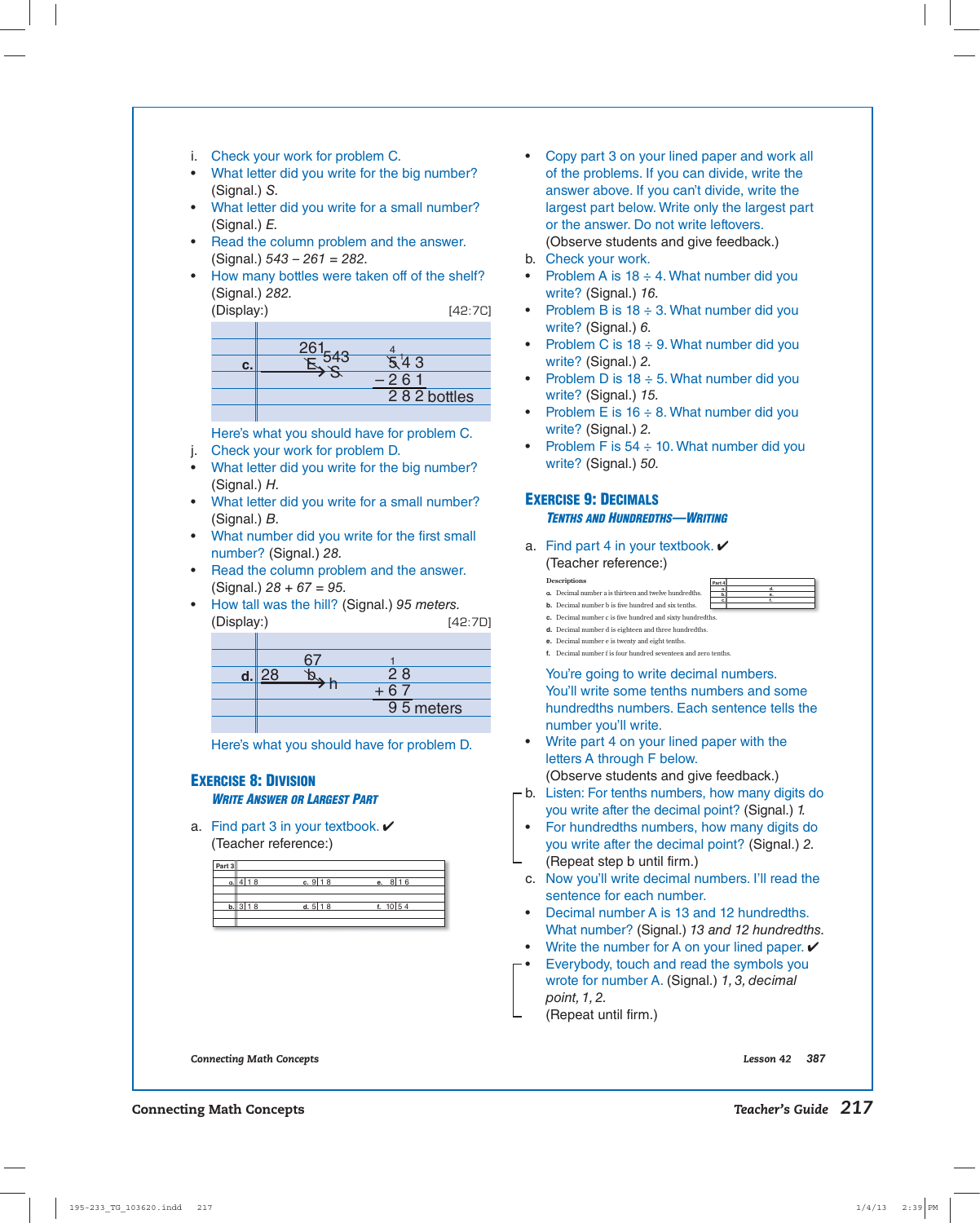- d. Decimal number B is 500 and 6 tenths. What number? (Signal.) 500 and 6 tenths.
- Write the number for  $B.$   $V$
- Touch and read the symbols you wrote for decimal number B. (Signal.) 5, 0, 0, decimal point, 6.
- e. Decimal number C is 500 and 60 hundredths. What number? (Signal.) 500 and 60 hundredths.
- Write the number for  $C \cdot \mathbf{V}$
- Touch and read the symbols you wrote for decimal number C. (Signal.) 5, zero, zero, decimal point, 6, zero.
- f. Decimal number D is 18 and 3 hundredths. What number? (Signal.) 18 and 3 hundredths.
- Write the number for  $D.$   $V$
- Touch and read the symbols you wrote for decimal number D. (Signal.) 1, 8, decimal point, zero, 3.
- g. Decimal number E is 20 and 8 tenths. What number? (Signal.) 20 and 8 tenths.
- Write the number for  $E \cdot \mathbf{V}$
- Touch and read the symbols you wrote for decimal number E. (Signal.) 2, zero, decimal point, 8.
- h. Decimal number F is 417 and zero tenths. What number? (Signal.) 417 and zero tenths.
- Write the number for  $F.$   $V$
- Touch and read the symbols you wrote for decimal number F. (Signal.) 4, 1, 7, decimal point, zero. (Display:) [42:9A]

| Part 4 |            |          |
|--------|------------|----------|
|        | $a.$ 13.12 | d. 18.03 |
|        | b.500.6    | e. 20.8  |
|        | c.500.60   | f. 417.0 |
|        |            |          |

Here's what you should have for part 4.

- i. Now you'll read all the decimal numbers you wrote for part 4.
- Read number A. (Signal.) 13 and 12 hundredths.
- Read number B. (Signal.) 500 and 6 tenths.
- Read number C. (Signal.) 500 and 60 hundredths.
- Read number D. (Signal.) 18 and 3 hundredths.
- Read number E. (Signal.) 20 and 8 tenths.
- Read number F. (Signal.) 417 and zero tenths.

#### **EXERCISE 10: INDEPENDENT WORK**  *MIXED COMPUTATION*

a. Find part 5 in your textbook.  $\checkmark$ (Teacher reference:)

| Part 5 |                         |                    |                          |
|--------|-------------------------|--------------------|--------------------------|
|        | a.870.15<br>$-9.09$     | d.268              | 10<br>α.<br>$\times$ 640 |
| b.     | 64<br>$\times$ 3        | e. 509<br>$\times$ | 8 1.4<br>h.<br>$-77.7$   |
| c.     | 5.8<br>20.9<br>$+482.3$ | f. 3189            | i. \$8.96<br>$+1.05$     |

 You'll copy part 5 and work the problems. Be careful. Part 5 has addition, subtraction, multiplication, and division problems. Some of the problems are money problems, and some are decimal problems.

Assign Independent Work, Textbook parts 5–9.

Optional extra math-fact practice worksheets for all lessons are available on ConnectED.

*388 Lesson 42 Connecting Math Concepts*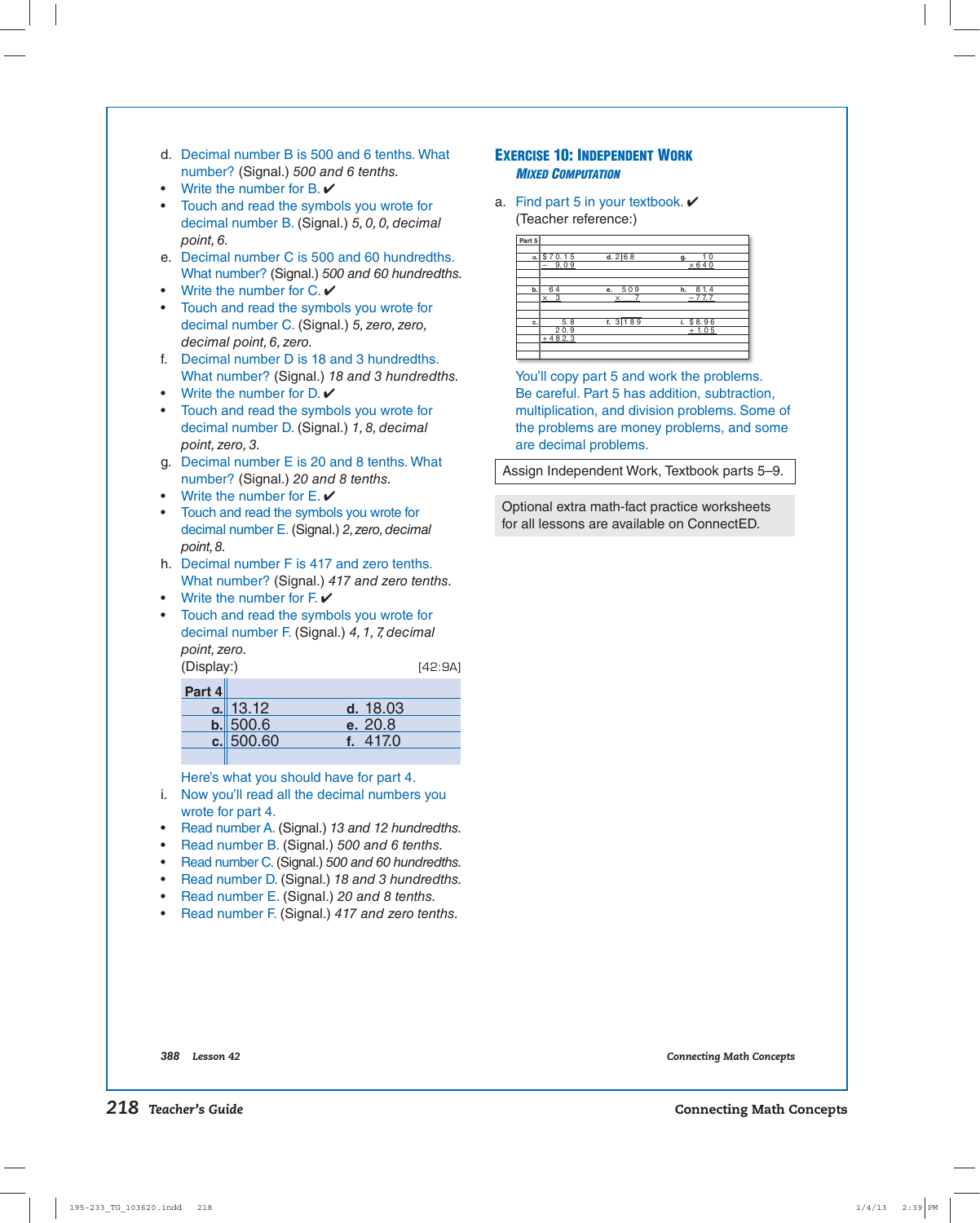| <b>Lesson</b>                                                                                                                                                                                                                                                                                                                                                                                                                                                                                                                                                                                                   |
|-----------------------------------------------------------------------------------------------------------------------------------------------------------------------------------------------------------------------------------------------------------------------------------------------------------------------------------------------------------------------------------------------------------------------------------------------------------------------------------------------------------------------------------------------------------------------------------------------------------------|
| Part 1<br>$\frac{8}{2}$<br>$\overline{4}$<br>$9\sqrt{ }$<br>$\overline{3}$<br>зГ<br>12<br>7<br>18<br>g.<br>d.<br>a.<br>ĵ.<br>$\frac{8}{7}$<br>$\rightarrow \frac{6}{36}$<br>9Г<br>$\overline{81}$<br>$\overline{2}$<br>24<br>$\ddot{\mathbf{e}}$ .<br>$h_{\rm m}$<br>k.<br>b.<br>$\frac{8}{7}$<br>$\rightarrow$<br>$6\rightarrow$<br>$\rightarrow$<br>3 <sup>5</sup><br>ا و<br>72<br>f.<br>ċ.                                                                                                                                                                                                                   |
| Part 2<br>$m.4\sqrt{16}$<br>$\sqrt{5}$ 10<br>$s. 7 \overline{49}$<br>a. $8 \times 3 =$<br>$q. 5 \times 5 =$<br>$h. 3\sqrt{27}$<br>t. $2\sqrt{14}$<br>b. $9 \times 4 =$<br>$n.9 \times 6 =$<br>z. $7 \times 9 =$<br>$c.9$ 18<br>$1.8\sqrt{64}$<br>$0.6\sqrt{36}$<br>$\overline{u}$ . 9 90<br>$A.3\sqrt{27}$<br>$d. 3\sqrt{21}$<br>$p. 8 \sqrt{72}$<br>i. $8 \times 9 =$<br>v. $9 \times 9 =$<br>$B.9 \times 5 =$<br>$c.9\sqrt{81}$<br>k. $3 \times 7 =$<br>e. $4 \times 4 =$<br>q. $3 \times 6 =$<br>w. $5 \times 8 =$<br>$x.9\sqrt{54}$<br>$1.10\sqrt{100}$<br>$r. 10$ 80<br>$f. 3 \sqrt{9}$<br>$D. 5\sqrt{45}$ |
| Copyright @ The McGraw-Hill Companies, Inc.<br>Part 3<br>7<br>2<br>7<br>5<br>b.<br>d.<br>a.<br>c.<br>5<br>8<br>$\boldsymbol{9}$<br>6<br>×<br>×<br>×<br>×<br>7<br>f.<br>2<br>$\overline{7}$<br>5<br>h.<br>e.<br>g.<br>$\times 50$<br>$\times 80$<br>$\times$ 90<br>$\times 60$<br>49<br>Lesson 42<br><b>Connecting Math Concepts</b>                                                                                                                                                                                                                                                                             |

| Part 4                                                                 |                      |                    |                              |                   |
|------------------------------------------------------------------------|----------------------|--------------------|------------------------------|-------------------|
| a.937                                                                  | $b. 2 \sqrt{11}$     |                    | c. $4\sqrt{15}$              | d. $3\sqrt{22}$   |
| Part 5                                                                 |                      |                    |                              |                   |
| $a. 8 \times 9 =$                                                      | $q.9 \times 4 =$     | $m.3 \times 3 =$   | $9 \times 10 =$<br>s.        | $y.9 \times 7 =$  |
| <b>b.</b> $3 \times 7 =$                                               | h. $8 \times 0 =$    | $n. 5 \times 7 =$  | $3 \times 9 =$<br>t.         | z. $8 \times 5 =$ |
| c. $4 \times 6 =$                                                      | i. $6 \times 4 =$    | $0.3 \times 8 =$   | $7 \times 3 =$<br>u.         | A. $4 \times 4 =$ |
| d. $7 \times 9 =$                                                      | i. $9 \times 9 =$    | $p. 4 \times 9 =$  | $9 \times 2 =$<br>v.         | $B.6 \times 9 =$  |
| e. $8 \times 3 =$                                                      | k. $4 \times 3 =$    | q. $6 \times 3 =$  | w. $10 \times 10 =$          | c. $9 \times 8 =$ |
| f. $7 \times 2 =$                                                      | 1. $6 \times 6 =$    | r. $7 \times 10 =$ | $1 \times 6 =$<br>x.         | $D.3 \times 6 =$  |
|                                                                        |                      |                    |                              |                   |
| Part 1                                                                 |                      |                    |                              |                   |
|                                                                        | $a. 8 \overline{16}$ | $mg\sqrt{72}$      | $.9\sqrt{90}$                | $\sqrt{36}$       |
|                                                                        | $h$ 4 16             | $n.9 \times 6 =$   | $\frac{1}{12}$ 3 $\sqrt{12}$ | $2.7\sqrt{63}$    |
| <b>Lesson</b><br>$0.4\sqrt{24}$<br>$h.3\sqrt{24}$<br>c. $8 \times 9 =$ | i. $7 \times 3 =$    | 0.9145             | $\mu$ . $9 \times 4 =$       | $6\sqrt{24}$      |
| $42\sqrt{18}$                                                          | i. $7 \times 9 =$    | $p.3 \times 9 =$   | $x. 10$ 100                  | $B.5 \times 9 =$  |
| $.3\sqrt{18}$                                                          | $k. 4 \sqrt{36}$     | $a. 3\sqrt{9}$     | w. $9\sqrt{54}$              | $c.9\sqrt{81}$    |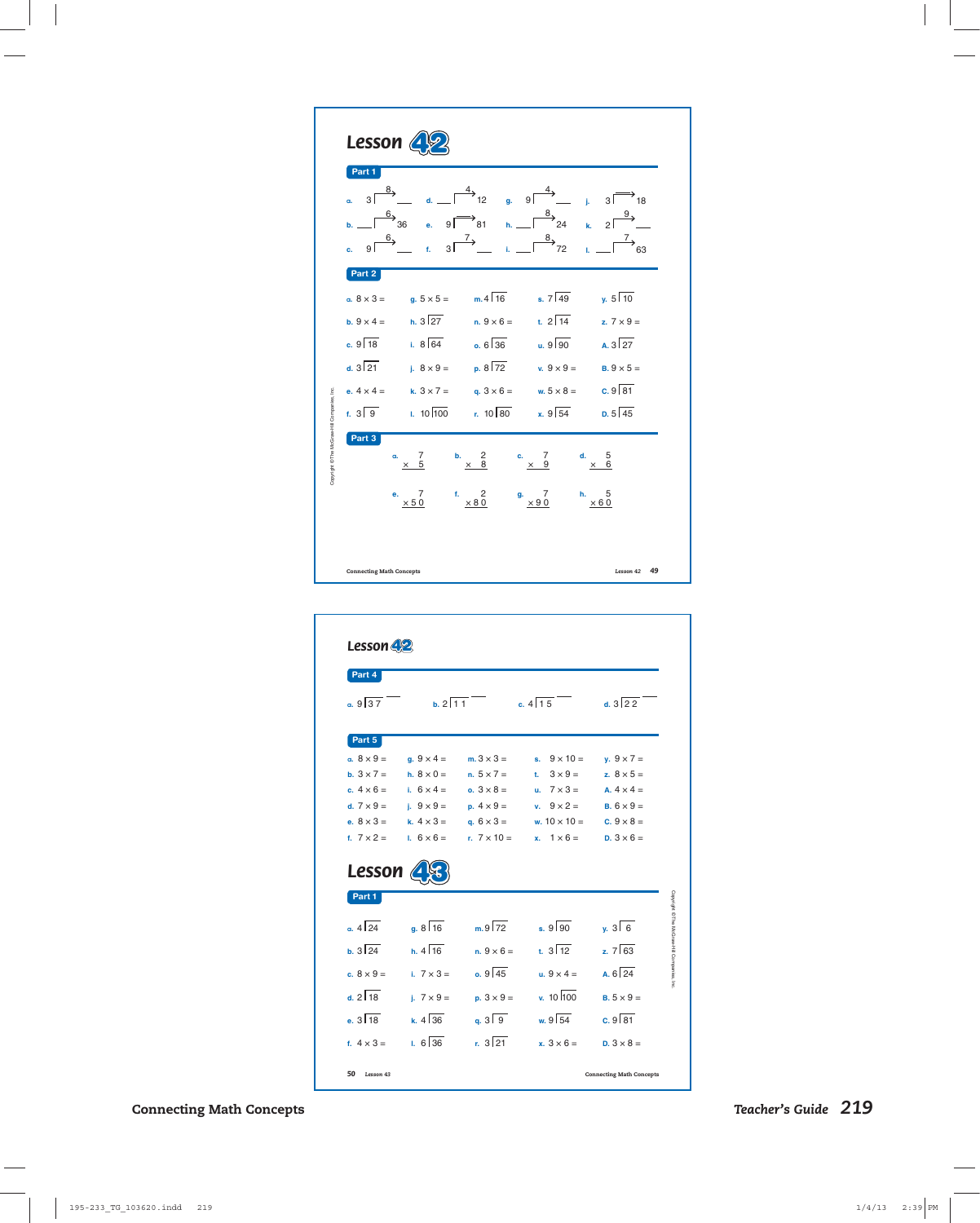| Part 1                                                                          |                                                     |                                                                                                          |                                 |
|---------------------------------------------------------------------------------|-----------------------------------------------------|----------------------------------------------------------------------------------------------------------|---------------------------------|
| $a. \frac{12}{6}$                                                               | $\frac{20}{4}$                                      | c. $\frac{30}{7}$<br>Part 1                                                                              | d. $\frac{13}{2}$               |
|                                                                                 |                                                     | a.                                                                                                       | ď.                              |
| Part 2                                                                          |                                                     |                                                                                                          |                                 |
| Problems                                                                        |                                                     |                                                                                                          | Part 2                          |
| a. The dog weighed 319 ounces. The cat weighed<br>than the dog?                 | 374 ounces. How much more did the cat weigh         |                                                                                                          | ä.<br>⇒                         |
| <b>b.</b> Dessi had some money. Dessi spent \$113. Dessi<br>have to begin with? |                                                     | ended up with \$197. How much money did Dessi                                                            | b.<br>د<br>c.<br>د              |
| c. There were 543 bottles on a shelf. Some of those<br>off of the shelf?        |                                                     | bottles were taken off of the shelf. The shelf now<br>has 261 bottles on it. How many bottles were taken | d.<br>د                         |
|                                                                                 | building was 67 meters tall. How tall was the hill? | d. The building was 28 meters shorter than the hill. The                                                 |                                 |
| Part 3                                                                          |                                                     |                                                                                                          |                                 |
| Part 3                                                                          |                                                     |                                                                                                          |                                 |
|                                                                                 | a. 4118                                             | c.918                                                                                                    | 8116<br>e.                      |
|                                                                                 | b. 3118                                             | d. 5118                                                                                                  | f. $10154$                      |
| 120 Lesson 42                                                                   |                                                     |                                                                                                          | <b>Connecting Math Concepts</b> |
|                                                                                 |                                                     |                                                                                                          |                                 |
|                                                                                 |                                                     |                                                                                                          |                                 |
|                                                                                 |                                                     |                                                                                                          |                                 |
|                                                                                 |                                                     |                                                                                                          |                                 |
| Lesson 42<br>Part 4<br><b>Descriptions</b>                                      |                                                     |                                                                                                          | Part 4                          |



**f.** Decimal number f is four hundred seventeen and zero tenths.

# **Part 5** Copy Part 5 and work the problems. **Independent Work Part 5 a.** \$ 7 0. 1 5 **d.** 2 6 8 **g. g.** 2 9. 0 9  $\frac{10}{ \times 640}$ **b.** 6 4 **e.** 5 0 9 **h.** 8 1. 4  $\frac{81.4}{77.7}$ **c.** 5. 8 **f.** 3 1 8 9 **i.** \$ 8. 9 6  $20.9 + 1.05$ <br>+482.3

**Connecting Math Concepts** *Lesson 42 <sup>121</sup>*